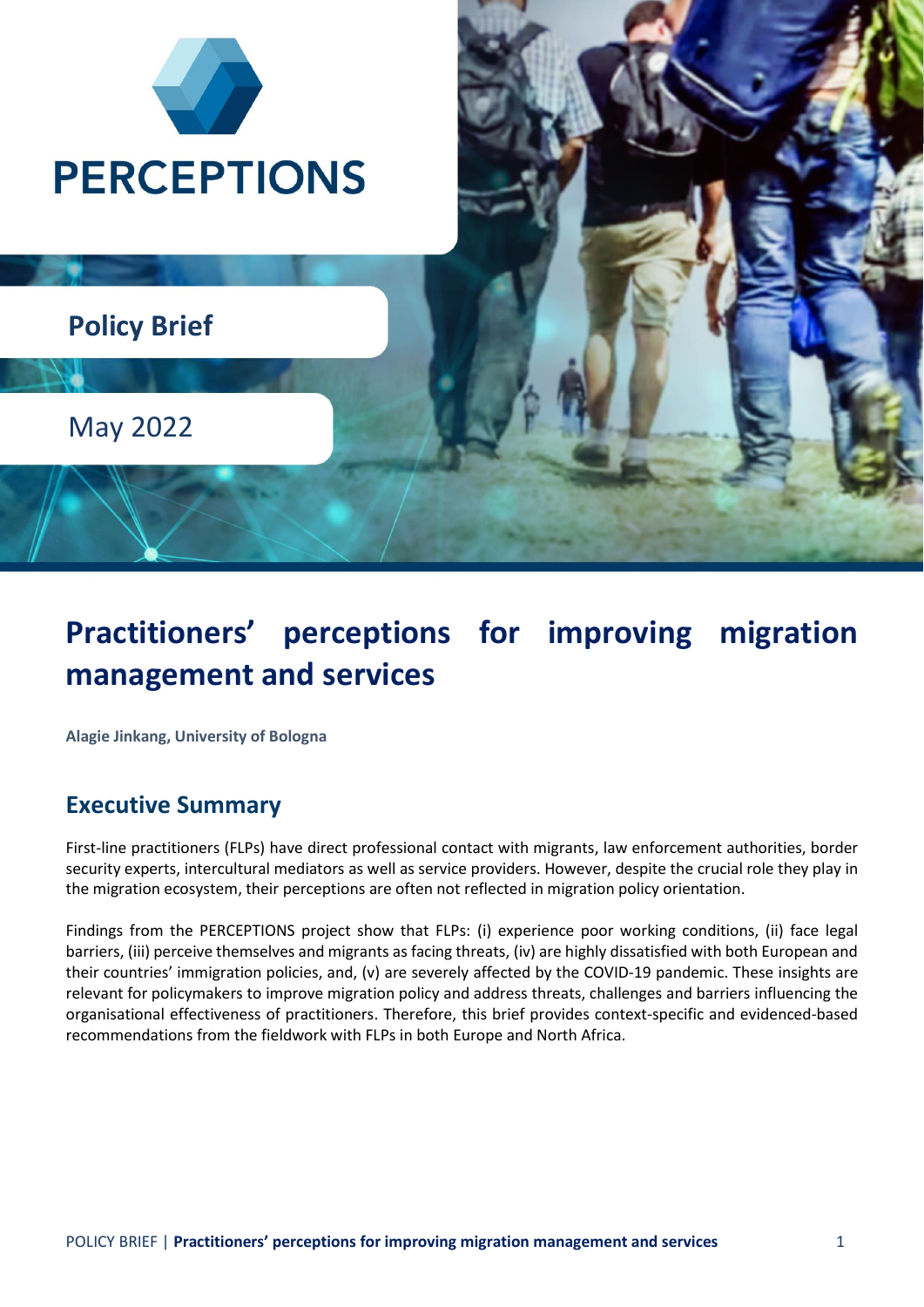## **Introduction**

The COVID-19 pandemic has severely impacted daily life and mobility worldwide. Many countries have introduced new forms of restrictions on internal and crossborder mobility, while others reduced funding, support and services in their asylum and integration system. The pandemic has also increased poor working conditions and general dissatisfaction among FLPs (García Carmona et al., 2021, Bermejo et al., 2021). FLPs in precarious and vulnerable working conditions have found their work riskier, fatiguing and dissatisfying. In many areas of policy concern, the actions that could have avoided or reduced damage (economic, social, political, etc.) have not been taken or could not be foreseen. Furthermore, FLPs considered many governmental measures to be untimely, confusing and communication to be contradictory in many cases. As a result, COVID-19 and its prompted policy measures have significantly impacted the service provision of FLPs in both Europe and North Africa.

This brief is based on the findings gathered from the PERCEPTIONS project fieldwork conducted with practitioners from 14 countries in both Europe and North Africa (García Carmona et al., 2021, Bermejo et al., 2021).

**Why do practitioners' perceptions matter for improving migration policy?** As a fundamental stakeholder providing direct services to migrants (such as housing, information, basic healthcare, education, etc.), practitioners' perceptions help us to identify threats linked to migration and areas for policy intervention. This knowledge can enable us to identify challenges and barriers FLPs face at work and how that might potentially shape their practices and services. In general, practitioners' perceptions are important for the way policymakers make sense of migratory experiences, patterns and stories. Finally, by helping to fill the existing knowledge gap about practitioners' perceptions, these findings help us to make context-specific and evidence-based recommendations for policymakers which take into consideration practitioners' needs.

The next sections report thematically the key findings gathered from the fieldwork.

#### **Key Issues:**

- ●COVID-19 increased poor working conditions, reduced funding, support and services provision in the asylum and integration system causing general dissatisfaction among FLPs.
- FLPs consider many government´s measures to be untimely, confused and communications have been contradictory in many cases.
- ●FLPs' perceptions help us to identify threats linked to migration and areas for policy intervention.

### **Practitioners' perceptions for better migration management**

**Migration drivers, trends and migrants' perceptions:** Links between perceptions and mobility decisions is one of the central questions of the PERCEPTIONS project. The academic literature on migration patterns, drivers and migrants' perceptions of Europe show that they are dynamic, fragmented and non-linear. Accordingly, FLPs interviewed consider migration patterns, drivers and migrants' perceptions to be changing continuously throughout the migration experience (García Carmona et al., 2021, Bermejo et al., 2021). The majority of FLPs mentioned violence, war, extreme poverty and lack of opportunities as main drivers of **Key Findings:**

●Migration patterns, drivers and migrants' perceptions about Europe are dynamic, multidimensional, fragmented and non-linear.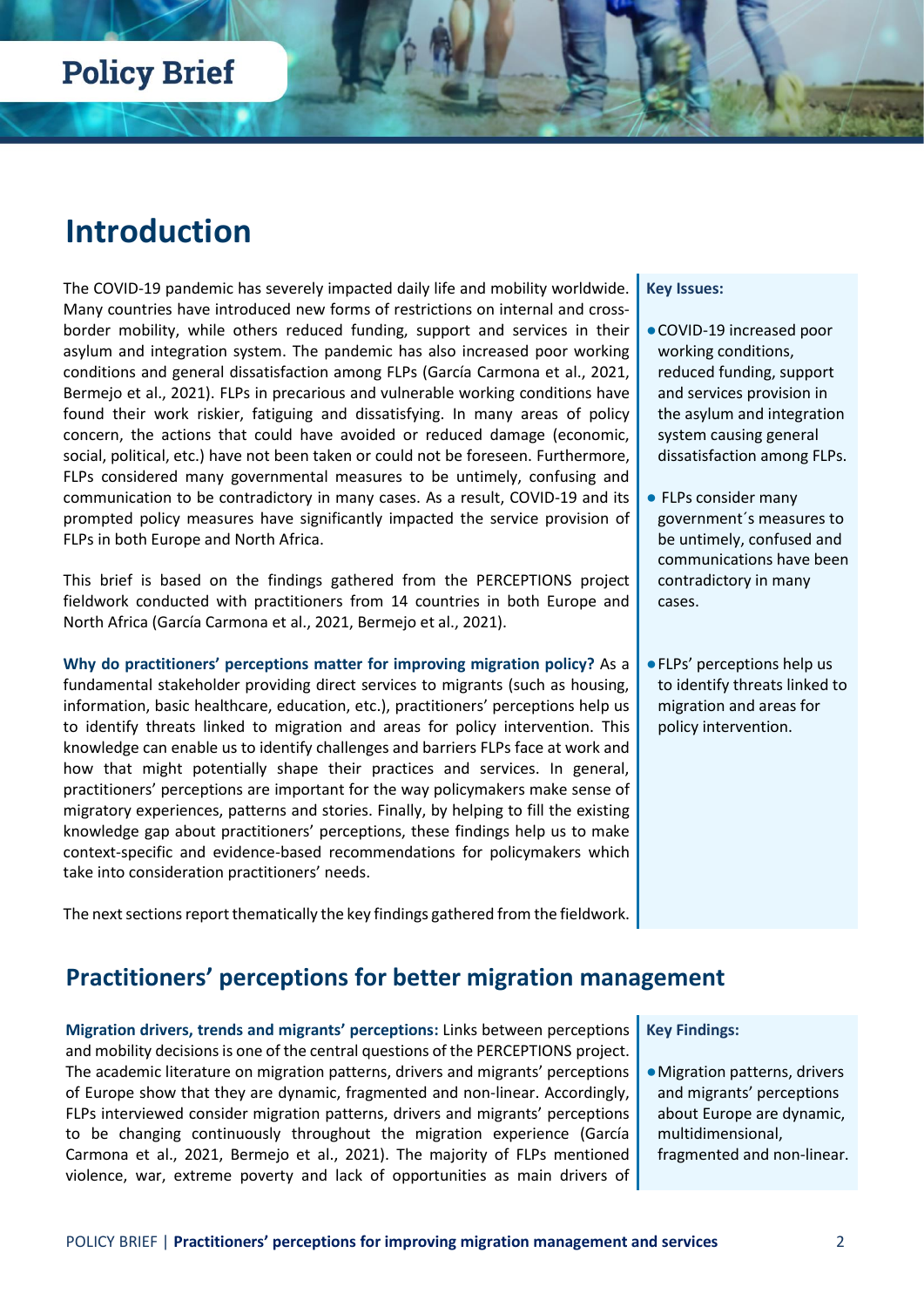migration to Europe. Accordingly, political instability is considered as the major driver of migration from the so-called global south. FLPs from countries defined as "transit or countries of origin" (Algeria, Egypt, and Tunisia) considered personspecific threats such as religious persecution as a crucial motivation too. They also emphasise the importance of historical, colonial, cultural and linguistic ties between sending and hosting countries as a source of aspiration (for instance, North-African countries, i.e., ex-French colonies, tend to migrate to France). Although, FLPs evaluate so-called push-pull factors to be the major drivers of migration, they consider them insufficient to explain the whole complexity of the migration ecosystem. And while FLPs emphasised the nuisances and potential biases that can be involved in categorising migrants (as political or environmental refugees, economic migrants, suitcase or circular migrants, safe countries, etc.), they think that adequate humanitarian protection should be guaranteed to all migrants.

FLPs consider migrants' perceptions about Europe to be "positive" in general and moderately accurate on themes such as the overall 'quality of life', 'tolerance and non-discriminations', 'women's and LGBTQ+' rights. However, they evaluate migrants' perceptions concerning 'the rule of law', 'family unification', 'healthcare' etc. to be less accurate (García Carmona et al., 2021, Bermejo et al., 2021). As a result, FLPs think many migrants become disappointed when their expectations and perceptions do not match the reality. In other words, a mismatch between expectations and the reality in Europe. Accordingly, FLPs suggest putting much more focus on improving migrants' reality in Europe, since migrants are facing several threats including racism, discrimination, modern slavery, and excessive bureaucracy.

**Migrants' information sources, channels and threats linked to them:** FLPs consider migrants' main information sources to be informal (family, friends, Facebook and instant messaging applications such as WhatsApp). However, practitioners perceive a lack of fact-checking linked to informal sources and channels. And as such, they observe a high risk of migrants falling into the hands of migrant smugglers and human traffickers. Meanwhile, FLPs stressed that migrants are suspicious of formal channels of information (governments, NGOs, mass media) because they think they have an agenda against them.

While FLPs consider misinformation as a threat to migrant's wellbeing, "they did not see any link between misinformation and greater likelihood of committing crimes, nor between inaccurate information and a greater probability of radicalisation" (Bermejo et al., 2021). This is in line with the literature review which states that "there is little consensus on the role of false narratives and their impact on migrants" (Bayerl et al., 2020, 4). Meanwhile, most FLPs believe that obstacles and threats on the journey and upon arrival to Europe (such as death, human traffickers, excessive bureaucracy, modern slavery, difficult living conditions, etc.) were known to many migrants. Accordingly, migrants are seen as the key referent objects (and not subjects) of many threats in the migration ●Historical, colonial, cultural and linguistic ties between sending and hosting countries are a source of aspiration for migration to Europe.

●FLPs consider migrants' perceptions about Europe to be "positive" in general.

●Migrants' main information sources and channels are informal (families, friends, Facebook, WhatsApp etc.)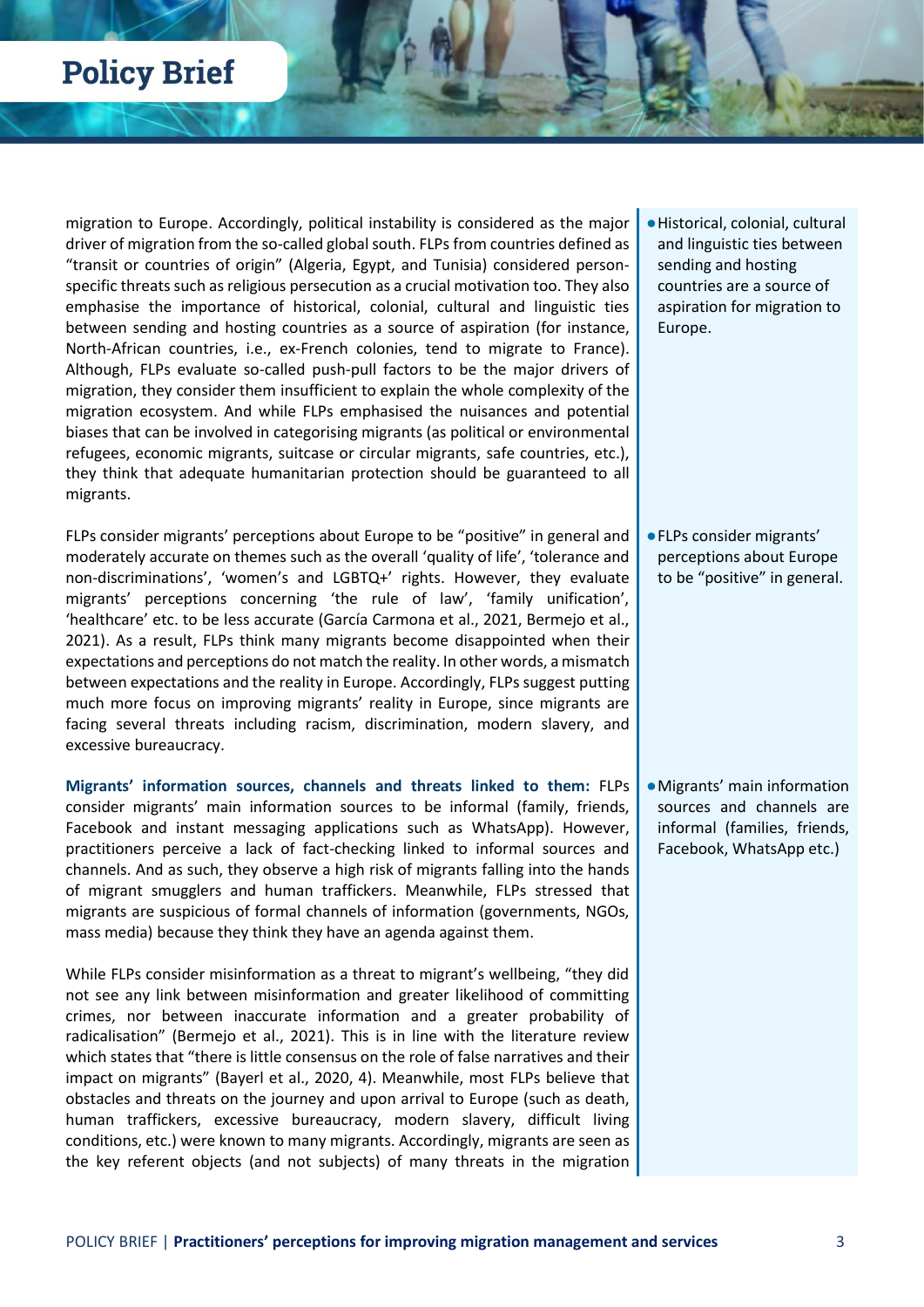ecosystem including COVID-19. This information is useful for EU-funded information campaigns.

**Impacts of COVID-19 and prompted policy measures:** the majority of practitioners said their service provision was severely affected by COVID-19 but only a few had completely stopped operation. In terms of policy measures, the majority of FLPs said they did not believe that the COVID-19 situation required the closing of borders or the suspension of essential services for migrants. While FLPs working in transit countries were in favour of closure, those working in Europe saw it as an unnecessary measure. FLPs in border enforcement services endorse closure as opposed to those working in support services (hosting, education, food, information, etc). While those working at intergovernmental level agree with the closure of borders and services, those working with migrants on daily bases disagree with both. We can observe these views as mirroring divisive discussions and polarised opinions surrounding the management of the pandemic as related to migration and service provision to migrants.

However, FLPs disagree that COVID-19 and its prompted policy measures will result in less migration to their countries. Rather, they consider Europe's healthcare system as a motivating factor for migration from countries with poor welfare systems. Nevertheless, FLPs were undecided if migrants consider life under COVID-19 better in North Africa and Europe than in their countries of origin. Furthermore, most FLPs did not believe that COVID-19 would worsen their country's image. As can be observed, these different perceptions posit the temporality of time and space and their relations to perceptions in migration management, policies and popular discourses. Furthermore, this also makes the study of perceptions increasingly fundamental for better and timely policy orientation.

**FLPs' work environment, organisational effectiveness and challenges they face:** The majority of practitioners considered their organisationsto be effective in both general service provision and provision of accurate information to migrants. However, the table below illustrates some key barriers that FLPs consider as hindering their organisational effectiveness.

| Area of<br>policy-politics<br>&           | Area of management & administration     |
|-------------------------------------------|-----------------------------------------|
| legislation                               |                                         |
| Political unwillingness                   | Limited scope of intervention           |
| Regional policy centered<br><sub>on</sub> | Poor salary, infrastructure & general   |
| identity politics                         | working conditions                      |
| Restrictive European, national &          | Work stress or psychological burden     |
| local politics as well as limited         | procedures,<br>(fatiguing<br>asylum     |
| funding opportunities to few              | registration, document<br>newcomer      |
| specific locations & sectors              | renewal, etc.)                          |
| Rise in anti-migrant rhetoric &           | Insufficient human resources & funding  |
| attacks<br>well<br>as<br>as               | as well as language & cultural barriers |

**Table 1**: Key barriers hindering FLPs' organisational effectiveness

●The majority of FLPs were severely affected by COVID-19 but did not believe COVID-19 situation required closing of borders and essential services.

●FLPs disagree that COVID-19 and prompted policy measures will result in less migration to their countries.

●FLPs consider their organisations to be effective.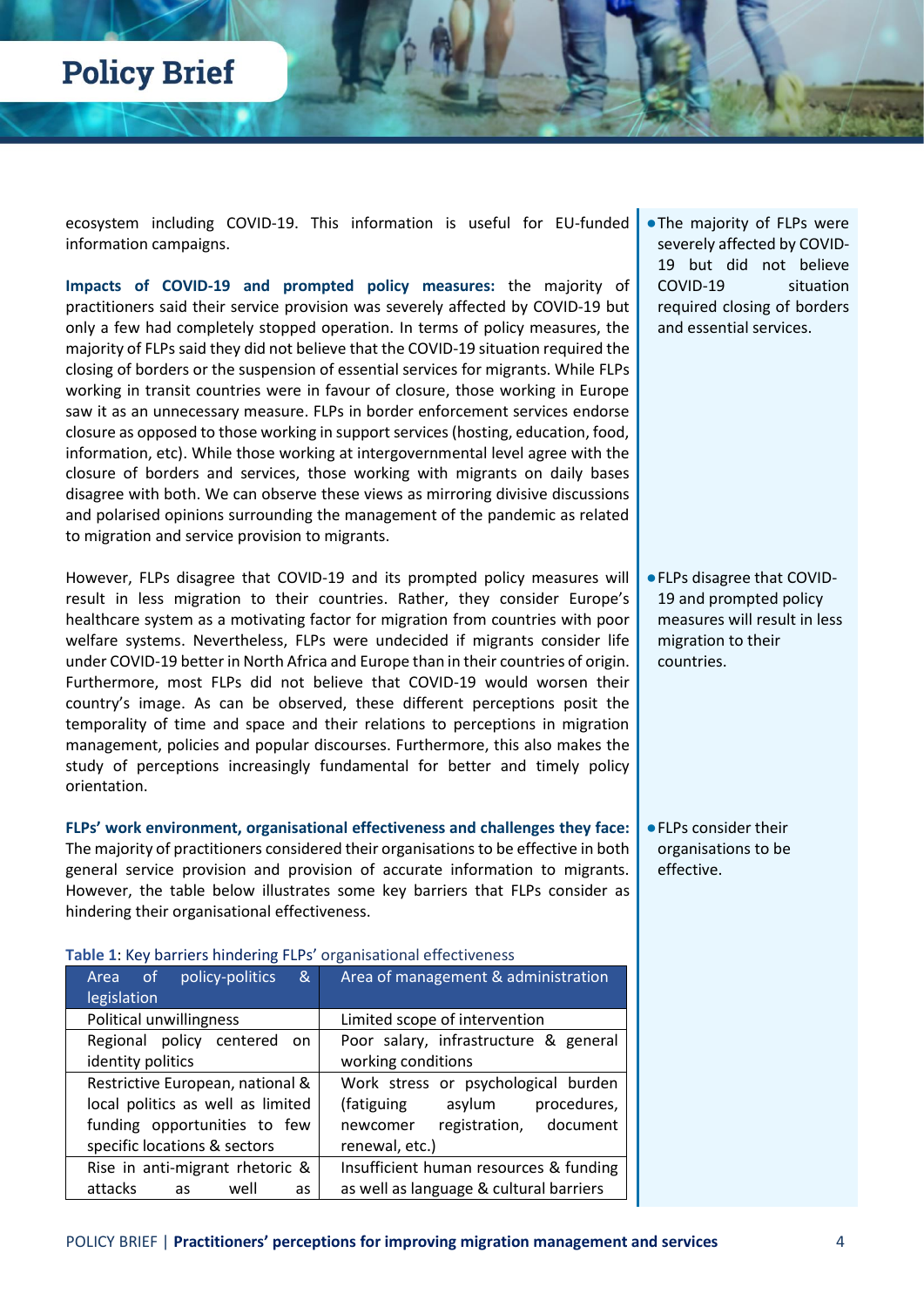| underperforming governmental      |                                        |
|-----------------------------------|----------------------------------------|
| authorities & reception services  |                                        |
| Distrust towards NGOs & legal     | Heavy and ineffective bureaucracy as   |
| judicial<br>constraints           | well as limited stakeholder engagement |
| (crimmigration, territoriality,   | in policy orientation (FLPs, migrants, |
| border<br>sovereignty,            | NGOs, etc.)                            |
| externalization, etc.)            |                                        |
| COVID-19 prompted measures        | Difficulty in coordinating operations  |
|                                   | remotely & high risk of the virus in   |
|                                   | congested camps                        |
| Rise in anti-migrant rhetoric and | Increased tensions in poor resourced   |
| attacks                           | and overcrowded camps                  |

As can be observed from the above Table, FLPs point out **the disharmony between the law and their professional norms which shapes their services provision to migrants.** Those working at the intergovernmental level gave greater importance to language and cultural barriers. While the pandemic has increased the existing poor conditions of work for FLPs, it has also introduced new measures such as remote work, social distancing, etc. causing radical changes to the previous models of service provision. This suggests that policymakers should consider these barriers of FLPs' organisational effectiveness to co-create a conducive work environment that will better shape and improve their practices as well as perceptions.

At the time of the survey, FLPs were highly dissatisfied with both the European Union's current migration policies and their respective countries' current migration policies. Those working in non-governmental organisations (both nonfaith and faith-based) were particularly dissatisfied with both types of policies. Furthermore, FLPs were only moderately satisfied with their salary and not satisfied at all with their social recognition. One particular theme they stressed is "the criminalisation of those who help migrant people" – labelled as aiding irregular immigration. Accordingly, Open Democracy (2019) illustrates more than 250 cases of people having been detained, accused, or sanctioned for carrying out humanitarian work to aid migrants. Similarly, FLPs also believe migrants are accused of committing common minor offenses and suffer unfair detention, imprisonment and deportation. As a result, FLPs suggest a humanitarian and less restrictive approach to migration that shall include, mainly:

- I. De- bureaucratisation and humanisation of administration for both migrants and practitioners;
- II. Elimination of securitisation and externalisation of European borders to Third-countries, and;
- III. Abolishment of the criminalisation and human rights violation against migrant people and activists who defend them.

In conclusion, these findings suggest that national governments often do not find the right approach that would result in a tangible integration and inclusion of migrants. FLPs believe that since 2015 many structural problems within the border

- ●FLPs face poor infrastructure, legal barriers and are dissatisfied with both the European Union's and their countries' current migration policies.
- ●FLPs also believe migrants are accused of committing common minor offences.
- ●Practitioners' perspectives suggest an immediate call for more humanitarian approach to migration.
- ●Structural problems within border management, asylum and integration system are being treated as an emergency.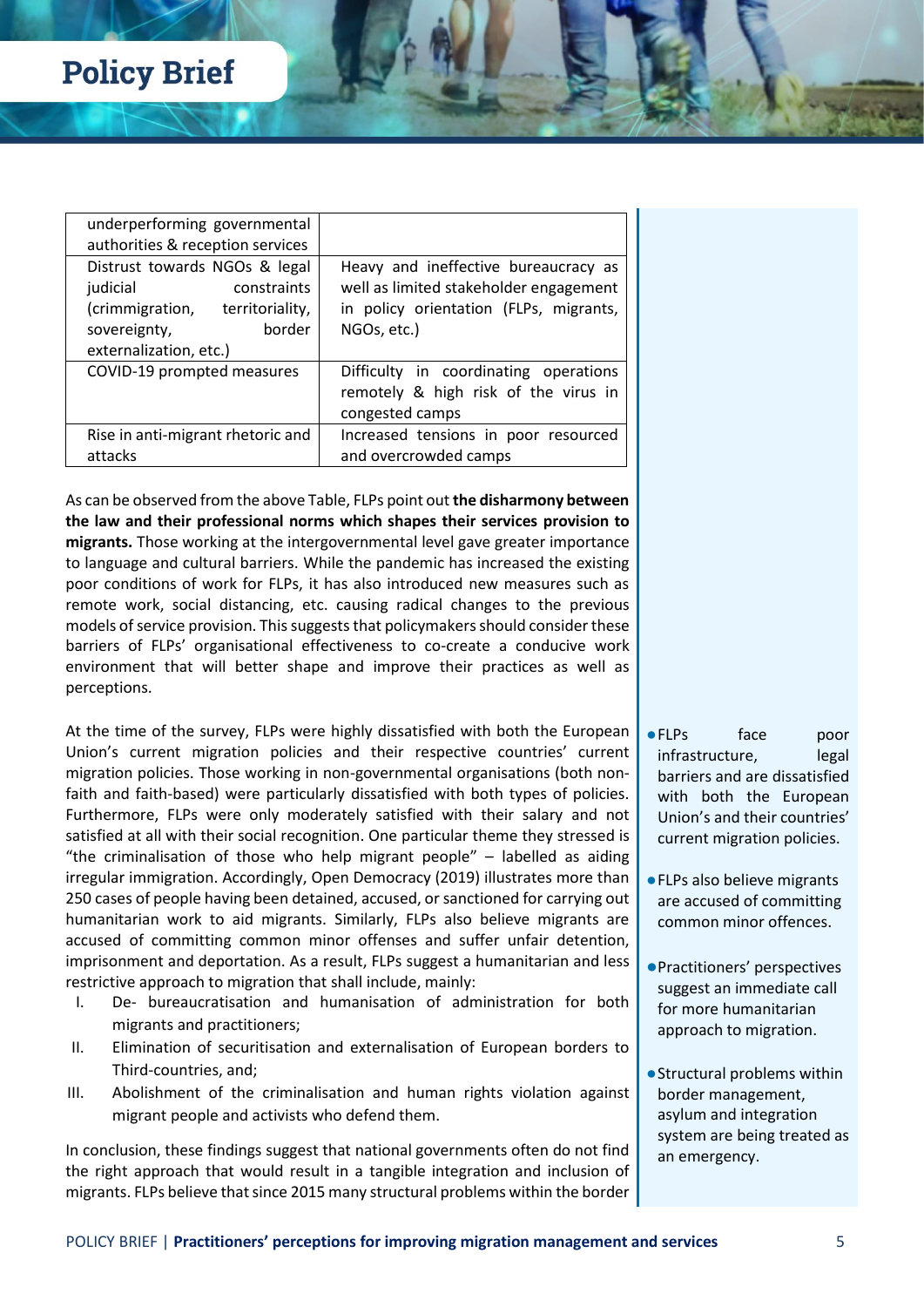management, asylum and integration system are being treated as an emergency. Meanwhile, non-governmental organisations (NGOs) too, easily fall into the trap of implementing separate and short-term actions. Consequently, while these socalled integration and inclusion project–programs are operating all around Europe, FLPs consider their job satisfaction and social image significantly decreasing. Table 1 suggests that FLPs are faced with challenges that are multidimensional, institutional and structural. Meanwhile, the legacy of discrimination, racism and xenophobia remain as notable barriers to protection, integration and inclusion of migrants in Europe. In this regard, FLPs report that intervention with instrumental, rather than expressive policies is highly and immediately needed. They echo that since 2015, there has been increased resistance, tensions and conflicts against the growing multi-ethnic reality and interculturalism making their work more fatiguing. FLPs believe migrants frequently face discrimination, racism, violence exploitation and abuse due to the rise of anti-migration rhetoric in policy, politics and media respectively. Accordingly, given their fundamental role (as 'gatekeepers') in migrants´ integration, enhancing FLP's service provision and general working condition can in turn help strengthen the vision towards an "Inclusive Europe".

●FLPs consider their job satisfaction and social image significantly decreasing.

### **Recommendations**

Recommendation 1. Our findings suggest that **there is an increased need for improving the working conditions** (salaries, infrastructural, material, intercultural competences, etc.) **of FLPs, and closing of the disharmony between the law and their professional norms in order to improve their services to migrants**. Research on FLPs in the healthcare management systems for migrants should be particularly encouraged.

Recommendation 2. At the level of migration-related policy making, practitioners' **insights on the drivers of migration invite consideration of policies based on improving conditions in migrants' countries of origin.** Indeed, they highlighted creating positive **conditions in sending countries might be the best way of addressing migration**.

RECOMMENDATION 3. For political decision-makers, it is crucial to **humanise migration approaches by eliminating securitisation and externalisation of European borders**. This should go hand-in-hand with the **elimination of criminalisation and human right violation against migrant people and activists who defend them**.

RECOMMENDATION 4. Particular **focus should be given to appropriate framing and reporting of migration narratives, discourses and imageries in policy and legislation as well as in media**. Therefore, practitioners suggest politicians and the media to avoid referencing migration as 'waves', 'invasions', 'crisis', 'emergency'

#### **Key recommendations:**

- ●Involve FLPs and create conducive working atmosphere for them.
- ●Improve the positive conditions in sending countries to avoid painful migration.
- ●Humanise migration approaches, eliminate securitisation and externalisation of European borders to Thirdcountries.
- ●Particular focus should be given to appropriate framing of migration narratives, discourses and imageries in policy and legislation as well as in media.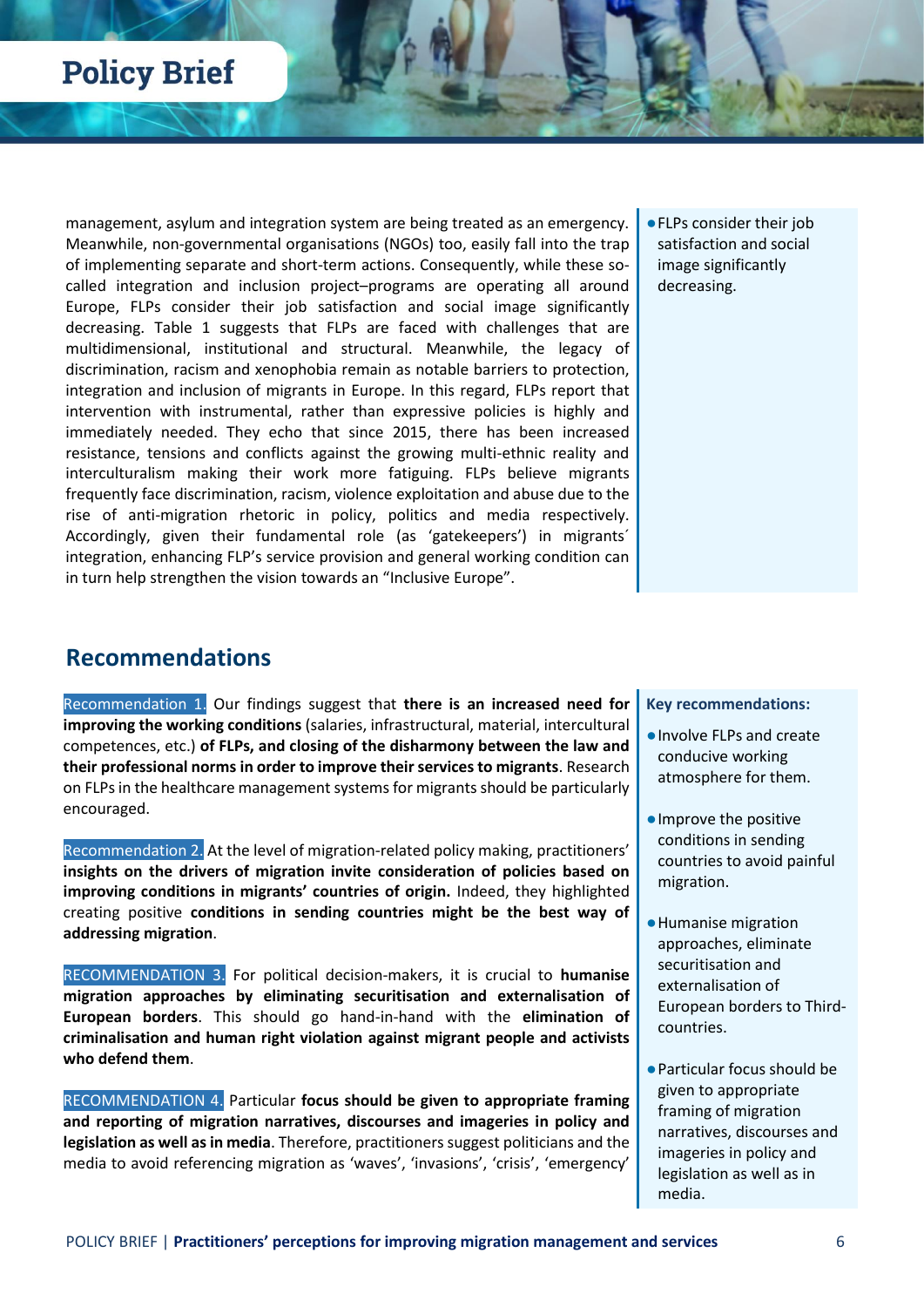and to stop labelling migrants as 'illegal', which for them reinforces the "threat" images, the politicisation and securitisation of immigration.

Recommendation 5. There is a need to develop holistic and adequate models of investigations in order to appropriately orient policy actions. **FLPs suggest more research focus beyond push-pull factors in order to avoid reductive binary visions, euro-centric and westernised domination of migration discourses**. This knowledge suggests a decolonisation of the migration discourse in order to put at the center all possible relevant perspectives for a better policy orientation and migration management.

Recommendation 6. Finally, FLPs recommend the European Commission to effectively **engage relevant stakeholders through appropriate mapping and engagement strategies coherent with their realities. This suggests informing, consulting, involving, collaborating and empowering stakeholders in the migration ecosystem**. Such stakeholder involvement can ensure that toolkits and best-practice measures are customisable to practitioners' context-specific needs.

- ●More research focuses beyond push-pull factors, avoiding reductive binary visions, euro-centric and westernised domination of the migration discourses.
- ●A mixed method that informs, consults, involves, collaborates, and empowers stakeholders should be encouraged.

### **References**

### **Literature**

European Commission, Joint Research Centre. (2020). *Atlas of Migration 2020*. EUR 30534 EN. Luxembourg: Publications Office of the European Union. ISBN 978-92-76-27836-8. doi:10.2760/430992, JRC122942.

García-Carmona, M., García-Quero, F., Guardiola, J., Moya Fernández, P., Ollero Perán, J., Edwards, J., and Whitworth, B. (2021) Migration to the EU: a survey of first- line practitioners' perceptions during the COVID-19 pandemic. PERCEPTIONS project (Grant Agreement No 833870).

Gamlen, A. (2020). Migration and mobility after the 2020 pandemic: The end of an age? Geneva: International Organisation for Migration. Retrieved from: https://publications.iom.int/fr/system/files/pdf/migration- and[mobility.pdf.](https://publications.iom.int/fr/system/files/pdf/migration-_and-mobility.pdf)

International Organisation for Migration (2019). World Migration Report 2020. Geneva: International Organisation for Migration. Available at: [https://publications.iom.int/system/files/pdf/wmr\\_2020.pdf.](https://publications.iom.int/system/files/pdf/wmr_2020.pdf) Jinkang, A. (2020). *Contemporary Slavery: The Exploitation of Migrants in Italian Agriculture* [Doctoral dissertation], University of Palermo and University of Valencia. Retrieved from: [https://roderic.uv.es/bitstream/handle/10550/75415/PHD%20THESIS%20ALAGIE%20JINKANG%2018-06-](https://roderic.uv.es/bitstream/handle/10550/75415/PHD%20THESIS%20ALAGIE%20JINKANG%2018-06-2020.pdf?sequence=1&isAllowed=y) [2020.pdf?sequence=1&isAllowed=y.](https://roderic.uv.es/bitstream/handle/10550/75415/PHD%20THESIS%20ALAGIE%20JINKANG%2018-06-2020.pdf?sequence=1&isAllowed=y)

OECD. (2020). *International Migration Outlook 2020*. Paris: OECD Publishing. Retrieved from [https://doi.org/10.1787/ec98f531-en.](https://doi.org/10.1787/ec98f531-en)

UNHCR (2020). *Global Trends. Forced Displacement in 2019*. Copenhagen: United Nations High Commissioner for Refugees. Retrieved from: [https://www.unhcr.org/be/wp-content/uploads/sites/46/2020/07/Global-Trends-](https://www.unhcr.org/be/wp-content/uploads/sites/46/2020/07/Global-Trends-Report-2019.pdf)[Report-2019.pdf.](https://www.unhcr.org/be/wp-content/uploads/sites/46/2020/07/Global-Trends-Report-2019.pdf)